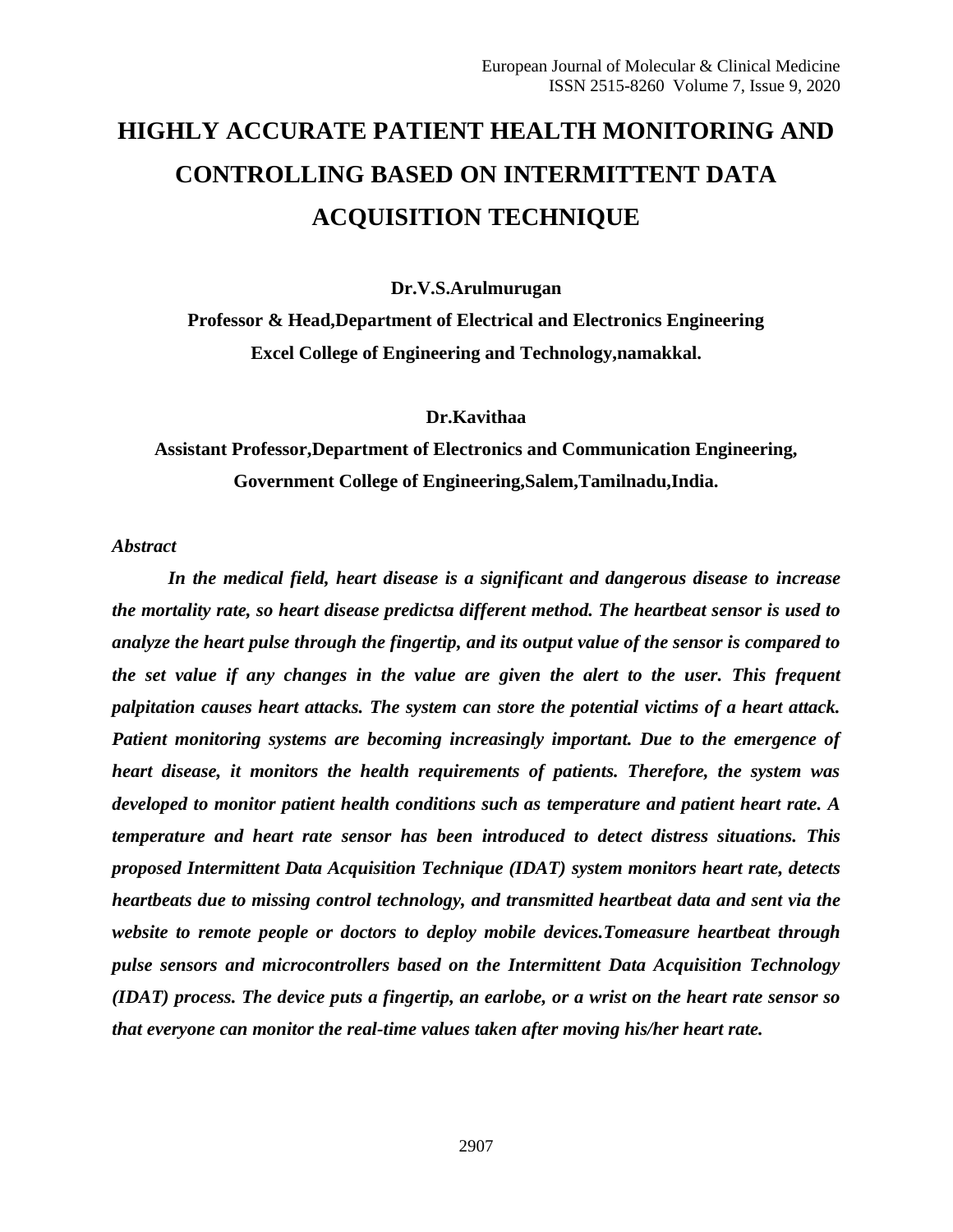*Keywords: Intermittent Data Acquisition Technique (IDAT), heart analysis, temperature analysis, sensors.*

#### **1. Introduction**

Heart rate is the arteries' rhythm that stretches through the blood as it is forced into a contract by the heart regularly. Heart rate measurements help assess a subject's cardiovascular condition. Heart rate monitors are very important for leading a healthy lifestyle. Stethoscope, advanced weight show, and electrocardiogram (ECG) are the most usually utilized strategies for compelling methods for a heartbeat. In any case, these gadgets are complicated to accommodate the overall population to use and can likewise be badly designed to convey.

Consequently, because of the prerequisite of having a lightweight, a simple to-utilize gadget can understand pulse checking and advise an individual in the event of respiratory failure. A coronary episode happens when the heart muscle doesn't get enough blood (regularly called dead myocardial tissue). Blood is the heart muscle that conveys oxygen and sustenance. The waxy substance is called plaque development in the coronary supply routes since it somewhat or forestalls blood pressure. Although this collection happens gradually throughout the years, hypertension, high blood fat, corpulence, smoking, over the top drinking, stress, and physical movement quicken the barricade procedure. Helpless bloodstream can harm or eventually execute the heart muscle.

The physical one of a system gadgets to the Internet permits access to remote sensor information and controls the association of the physical world from a separation. The Internet of Things depends on a vision. The new system is used to introduce for environmental monitoring is IoT, an Internet-connected embedded system. IoT describes a method to interface the controller and sensors of these devices connected to an organized association with the assistance of a remote web arrange association or a wired system association. Different broadly useful gadgets and sensors are related to the internet, and immense information and data measures are sent for additional investigation. A dangerous atmospheric deviation and the destructive impacts of the earth cause individuals to consider the earth's improvement. It is the work to check and confirm otherwise forests. With this in mind, the first stage of the project will be to monitor the forest environment at any given time and take the necessary measures is wanted. The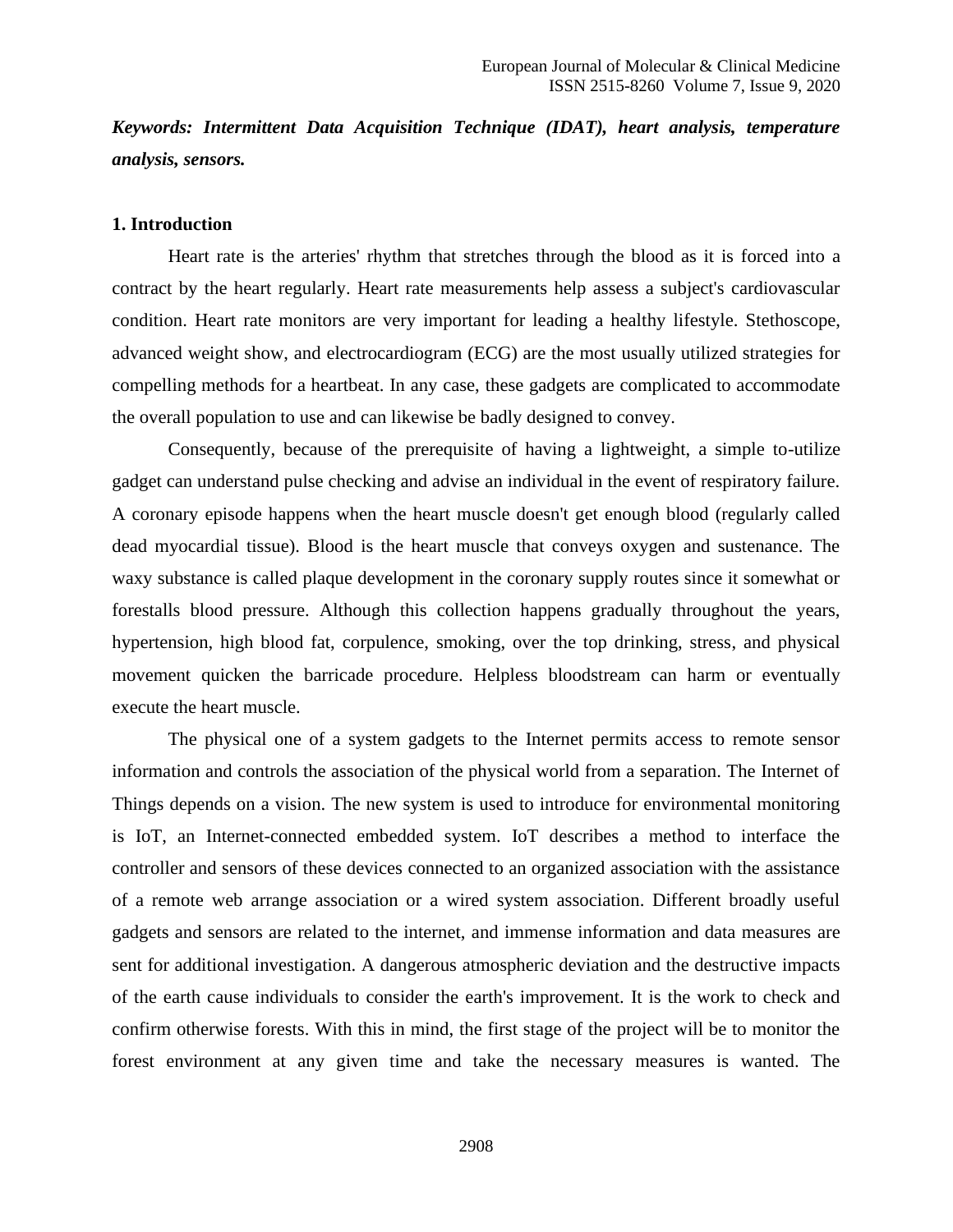implemented model is based on sensor nodes. At the node, each sensor has a sensor module installed to collect environmental parameters.

#### **2. Literature Survey**

This is an automated process for the collection and analysis of cardiac graphics (CG) traces. A tri-axis accelerometer and microcontroller unit is used to record the heart-evoked recoil from the subject lying down [1].We propose arterial blood pressure and plethysmographic signals from electrocardiogram to real-time photography, which are physical calculations of mixed signals, electronic monitoring of three important signs [2]. It has a new deep learning framework (small number) to effectively analyze heart rate (HR) information in collect biometrics (BID) in the walking environment and wrist-only, single-channel PPG signal in the walking environment [3].It introduces wearable remote ECG and heart rate (HR), which has a novel structure, including an electrode monitoring system and redesigned stretch unimodal and ECG circuit [4].

It proposes a new modest multi-mode sensor for monitoring physiological parameters set in a single sensor, capacitive electrocardiogram (CECG), reflex photoplethysmography (rPPG), and monitor magnetic induction (MI) [5].It proposes a medical information system, including a portable heart analyzer combined with an automated heart disease workplace using multi-agent technology [6].It describes a technique that can be heart rate monitor, detects missing heartbeats due to premature ventricular beats (ventricular premature), deploys mobile devices, transmits heart rate, and is missing. The heartbeat sensed data is sent via the website to remote people and doctors [7].It provides a means to reduce cardiovascular mortality caused by designing and implementing conditions for detecting the number of portable and cost-effective devices and monitoring heart rate [8].

The most significant part (transmitter) of any clinical emotionally supportive network is connected with the patient. In this manner, it must be, in particular, simple to utilize and convey [9].When effectively repositioning the ultrasonic (US) sensor, we propose a method for fetal heart rate (FHR) monitoring (FHL) to assist clinicians in estimating the location of the fetal heart [10].The different branches of electronics are solid-state, designed with the concept of digital appliances, and use an IR photodiode sensor to measure the heart rate of a person's heart from his fingertips [11].Cardiac pulses are obtained using an IR fingertip sensor based on a biosignal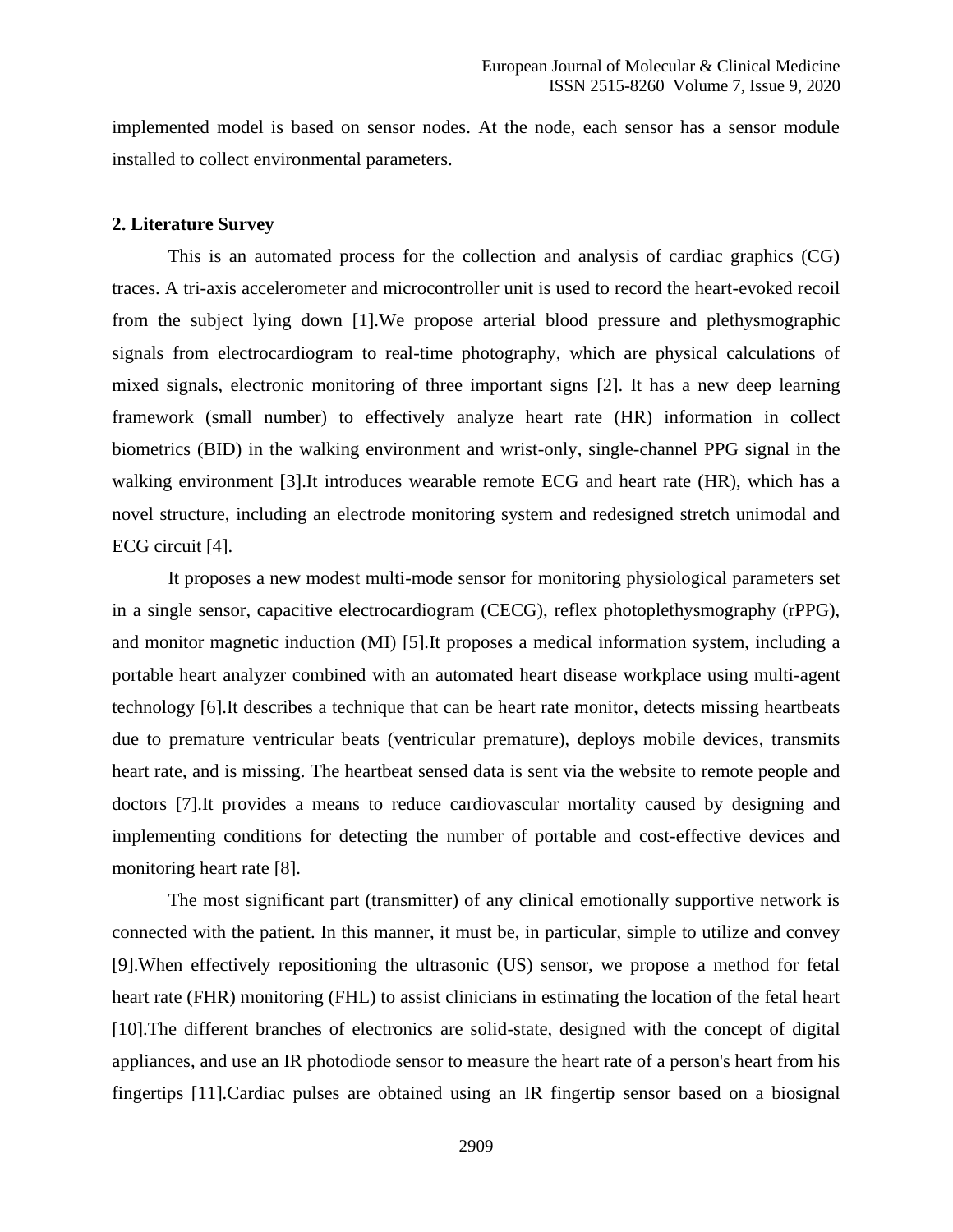conditioning circuit designed to filter these signals and process them. Better yet, the processed signal is displayed on a 7-segment display using a microcontroller and counter-arguments [12].

Compressed Sensing (CS) has, as of late, been applied as a low-unpredictability pressure structure using wireless body sensor networks to monitor electrocardiographic signals for long periods [13].To improve these patients' quality of life, this work proposed the development of fall detection and body position and heart rate monitoring system [14].To improve these patients' quality of life, this work has led to the development of fall detection and body position and heart rate monitoring systems [15].A current option with not very many free boundaries to tune the proposed framework has been demonstrated to be exact within sight of solid movement antiquities. This calculation has a low computational cost and can be utilized for wellness following and wellbeing checking of wearable gadgets [16].

It proposes a heartbeat monitoring system using an ECG sensor. To record electrical pulses via the myocardial ECG [17]. It proposes a wireless, battery-less heart monitor design. This measurement is made with a single lead raw signal ECG [18].Pulse transit time (PTT) plays an important role here. Blood pressure changes depending on the situation, activity, and disease state [19].Affected heart sounds generated by an advanced simulator with three conventional graphic representations: mitral regurgitation, aortic stenosis, and ventricular septal defect [20].Advancements in the field of sensor innovation, scaling down of equipment, universal figuring, and availability arrangements made ready for wearable improvement for constant checking of physiological boundaries [21].

#### **3. Materials and Methods**

The Proposed heartbeat, Intermittent Data Acquisition Technology (IDAT) controller,is developed to analyze the analog signal. As the cardiac pulse measure through the blood vessels, the fingertips become slightly opaque, as the low light detector and the individual cardiac pulse detectors modify the signal. This change is converted to an electrical pulse, and the signal is amplified and triggered at the  $+5V$  logic level at the amplifier output to pass through the signal. In this cycle, it was uncovered that the distinction in the blood stream from the vein to the reflection brought about by the phototransistor mirrors the infrared light discharged to the finger with various forces.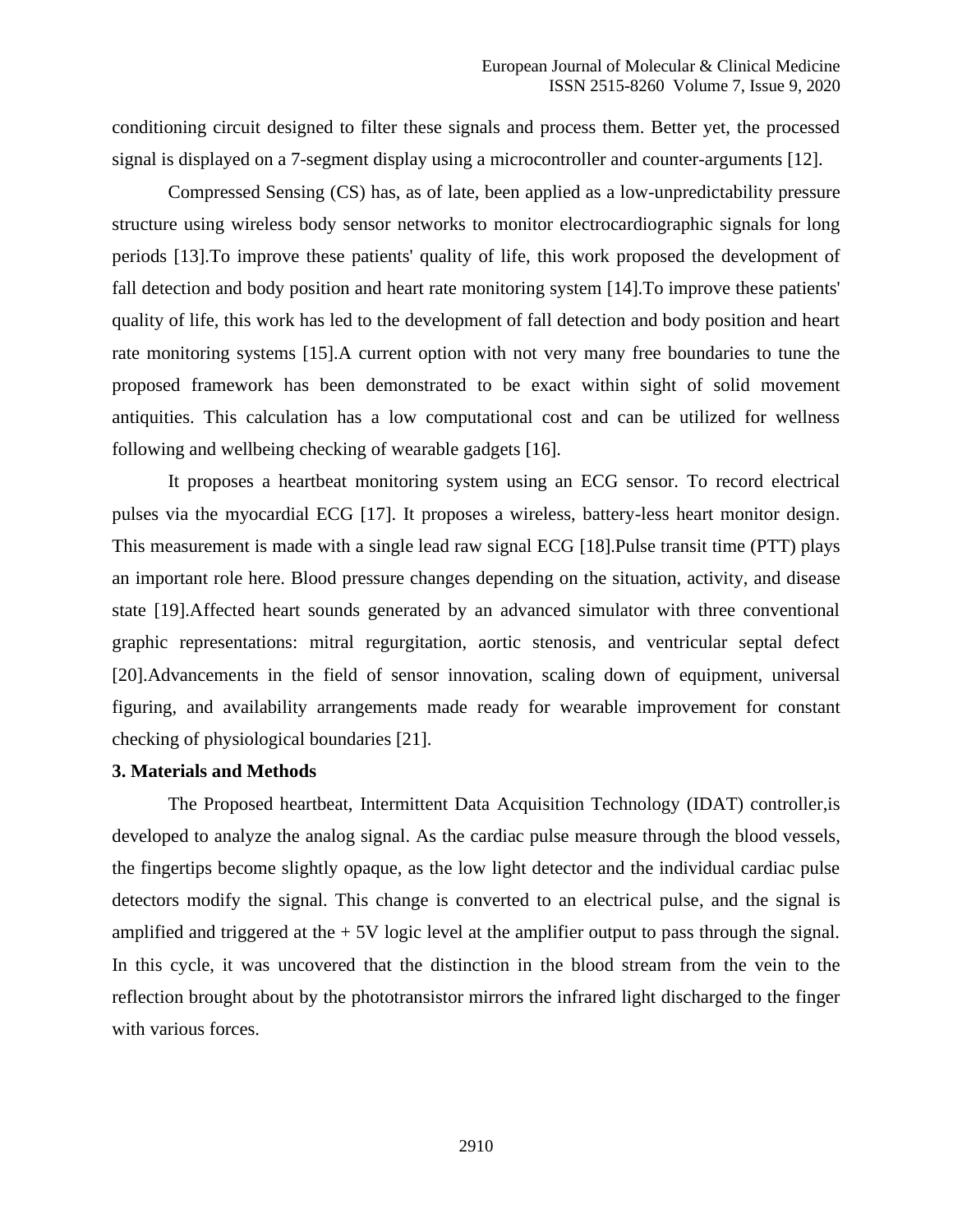

**Figure 1: The proposed system block diagram**

This distinguished sign is shipped off an ease microcontroller for purging and appropriately intensified, and the proposed structure is shown in figure 1. Indisputably the quantity of throbbing correspondent during a specific time stretch of the microcontroller provides a ratio within the patient's heart. According to the approximate recognition time zone, frequent failures are carried out when the assessment is intended to give an accurate assessment of cardiac rate.

#### **3.1 Heartbeat Sensor**

Heart rate sensors provide an easy way to study the heart's functioning based on the principle of stimulating psychophysiological signals for use as a system. It measures of blood in patient fingers change over the long haul. At the point when the heart siphons blood through veins, the fingers are currently marginally unique.For this reason, there is less light reaching from the LED for detection. Each generated heart pulse and the detection signal change, and this change detection signal is converted into an electrical pulse. This electrical signal is enhanced and triggers the yield of the intensifier's rationale level sign to  $+5V$ . The yield signal is appeared by a blazing LED show at every heartbeat.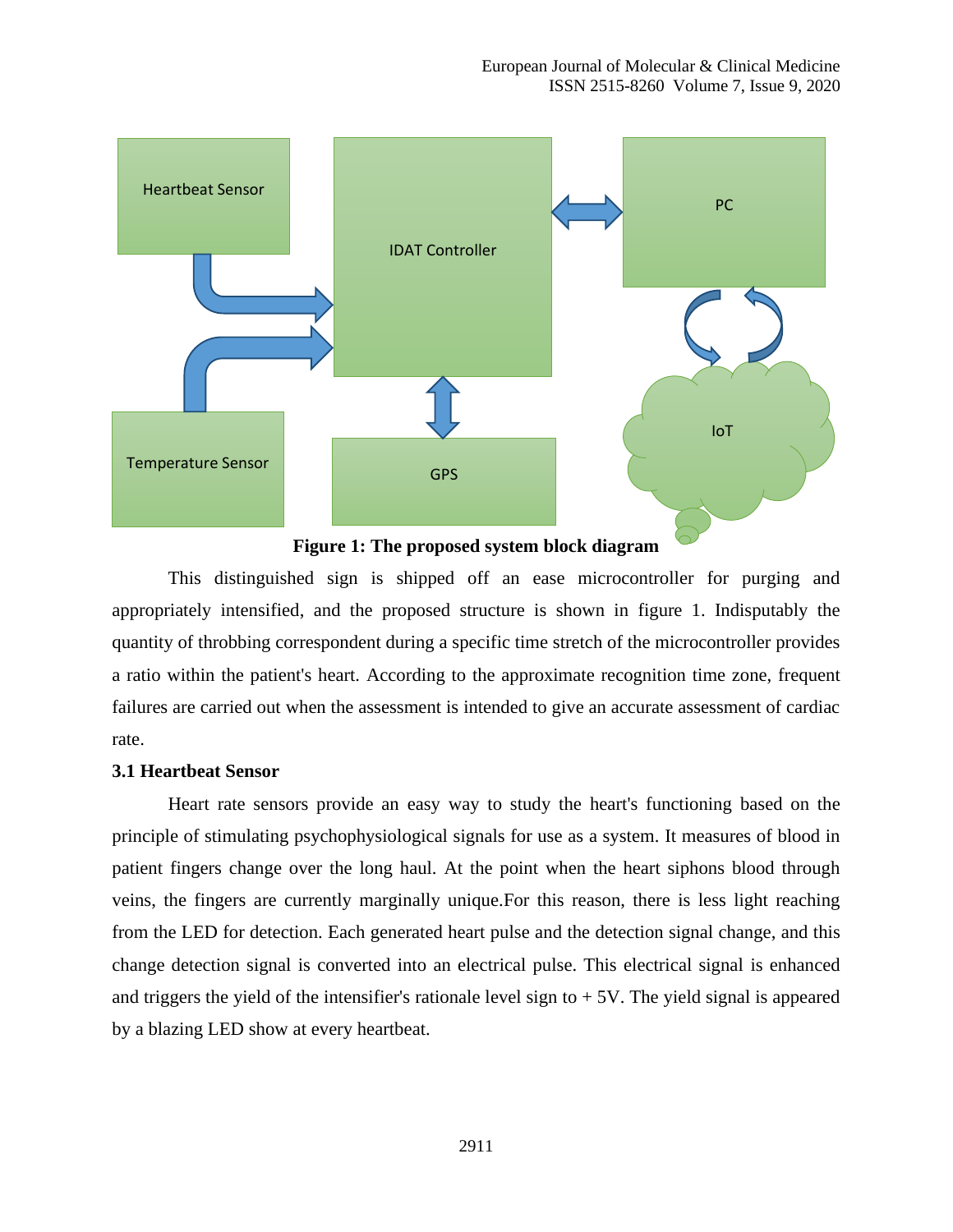

**Figure 2: Heartbeat sensor circuit**

In hospitals, the patient's temperature and heart rate needs are usually monitored regularly by doctors and other medical staff, and they observe body temperature and heart rate. Doctors and other hospital managers keep a record of each patient's temperature and heart rate. The sensor circuit is shown in figure 2.



**Figure 3: Fingertip pulse analysis wearable device**

The Intermittent Data Acquisition Technique (IDAT) controller is used as a system-wide monitor of the patient's heart rate, pulse. The sensor is shown in figure 3. The work of the surveillance system project is shown with a block diagram containing various modules as a power block to power the entire circuit.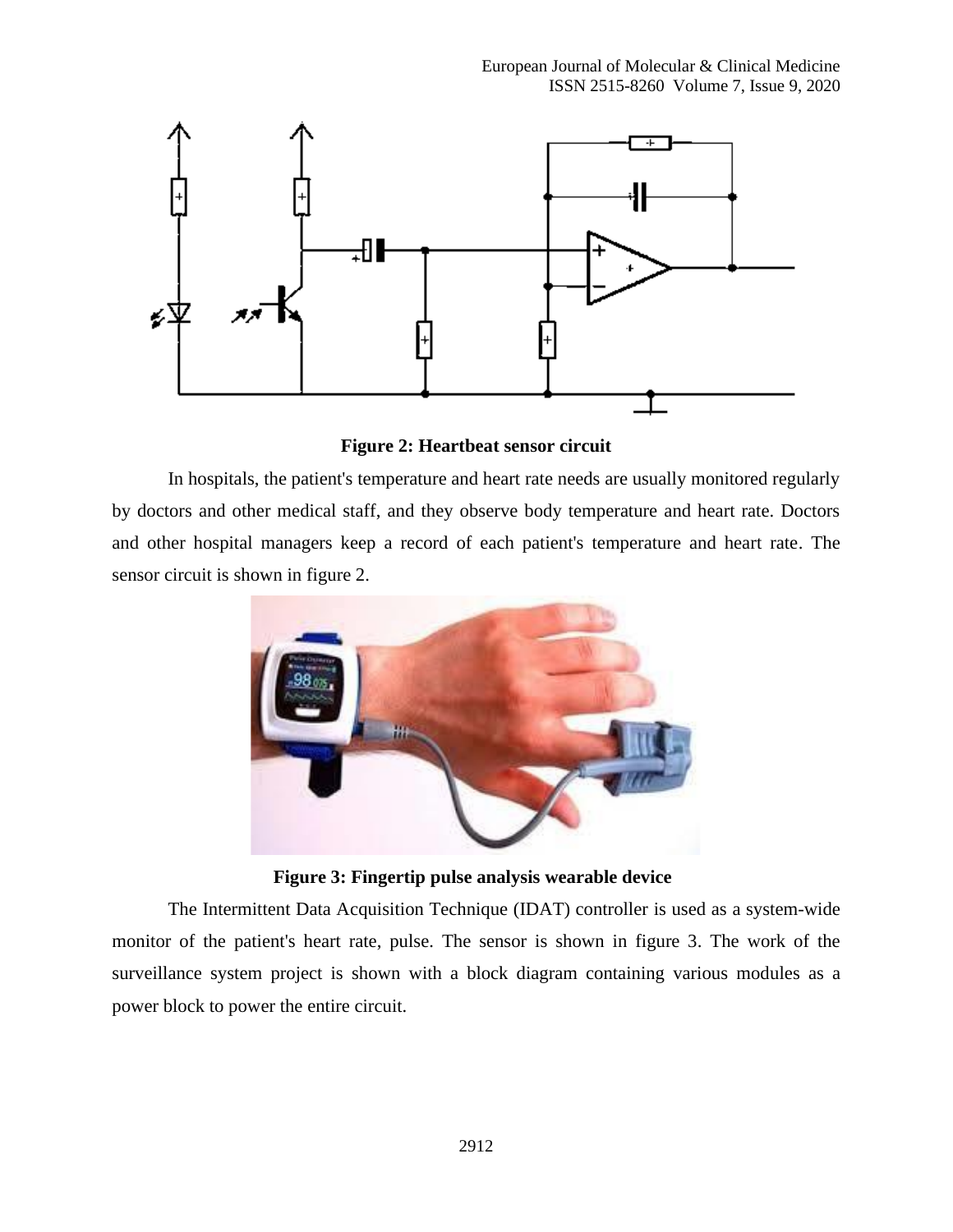#### **3.2 TEMPERATURE SENSOR**

A temperature sensor calculates the patient's body temperature and a heart rate sensor that monitors the patient's heartbeat. At the transmitter, temperature sensors are used to continuously monitor the patient's temperature and heart rate and read the data being transmitted with the proposed Intermittent Data Acquisition Technique (IDAT) controller. The data gets transmitted first and then encoded into serial data through the IoT, and the temperature sensor circuit is shown in figure 4.



#### **Figure 4: Temperature sensor circuit diagram**

At the receiver, the collector is set at the opposite finish to get the information, and the got information is decoded utilizing a decoder and contrasted. The information is put away in the communicated information (internal heat level, pulse rate)in the proposed Intermittent Data Acquisition Technique (IDAT).

#### **3.3 IOT**

Controllers use the Internet of Things to monitor patient health via sensors, heart rate sensors and temperature sensors for data collected from patients and transmissions. The controller analyzes the sensor values and thresholds, and the change raises a controller alarm via the user's IoT. In this mode, all information was gradually practiced and confirmed by sensors sent to the remote assistance local program. This mode is the highest level of reconnaissance. A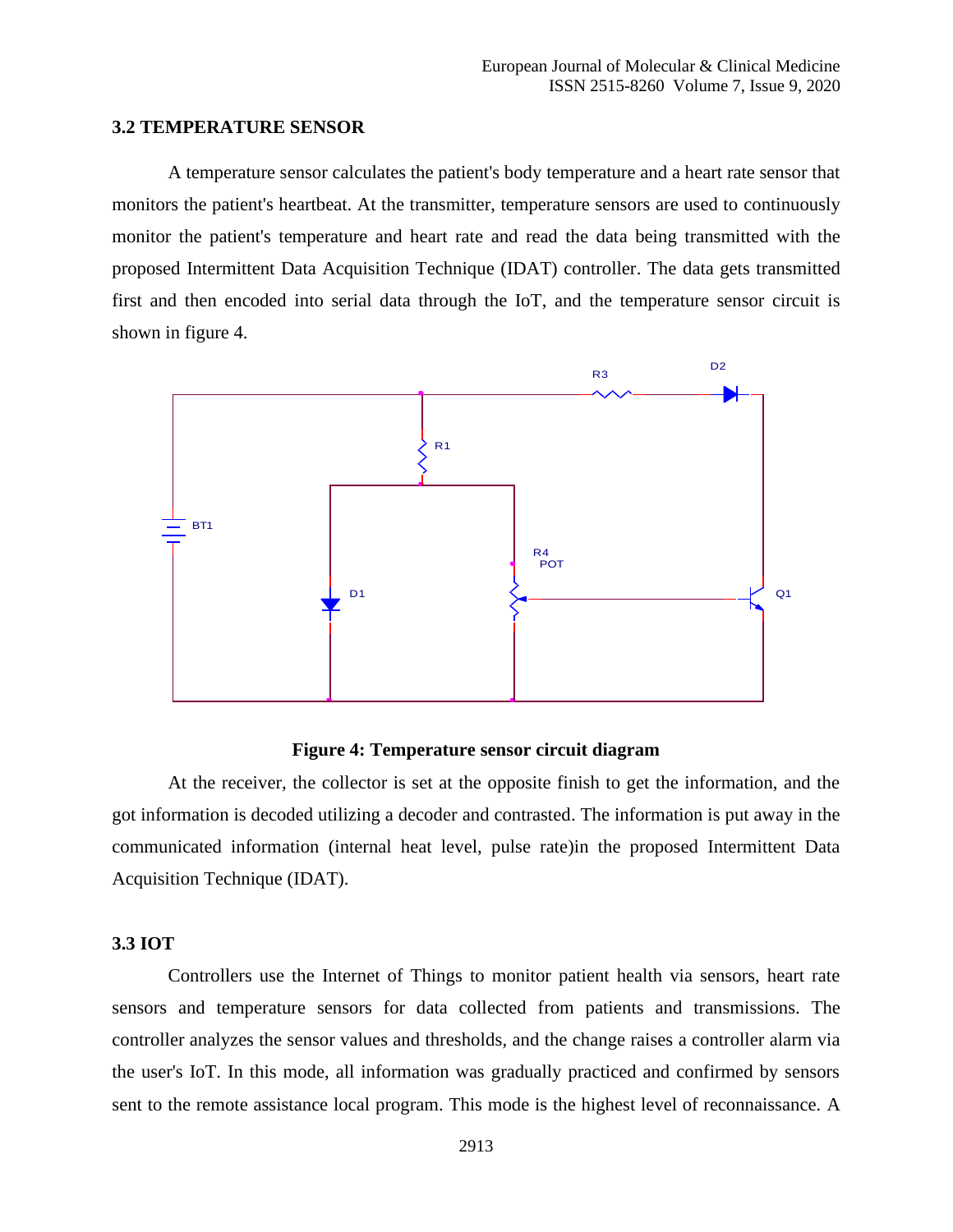cardiologist's needs are used in this case when using the health status of a particular patient or when making online predictions and conclusions; it can keep up with the changes. The patients are checking for coronary artery disease and are advised to enter this mode to ensure a high risk of repeated transient responses. Obviously, in this mode, the transmission and information measurements are huge on the server-side.



#### **Figure 5: Proposed IoT system**

The system is a completely wireless remote control and is intended to work according to the IoT's general modelis shown in figure 5. The model can continuously send basic information to the database of all data. There are various ways to integrate the sensor with the cloud, and throughout this day, the day will rise effectively. Using Internet observations, all sensors now revolve around different parameters. The information is then sent over a remote sensor in the cloud and a web association at the right time. There are various mists in the mists that are utilized to change the sensor. The primary motivation behind cloud conditions is to store and cycle data. Distributed computing over the Internet permits us to get to our applications, stages and foundation online from anyplace.The reconciliation of distributed computing and remote gadgets gives a spot to improve information stockpiling, framework, and investigate actual information.

#### **3.3.1INTERMITTENT DATA ACQUISITION TECHNIQUE (IDAT)**

This the Intermittent Data Acquisition Technique (IDAT) is implemented to monitor the patient health monitoring via IoT, the main focus the patient health respect to the heart and temperature analysis.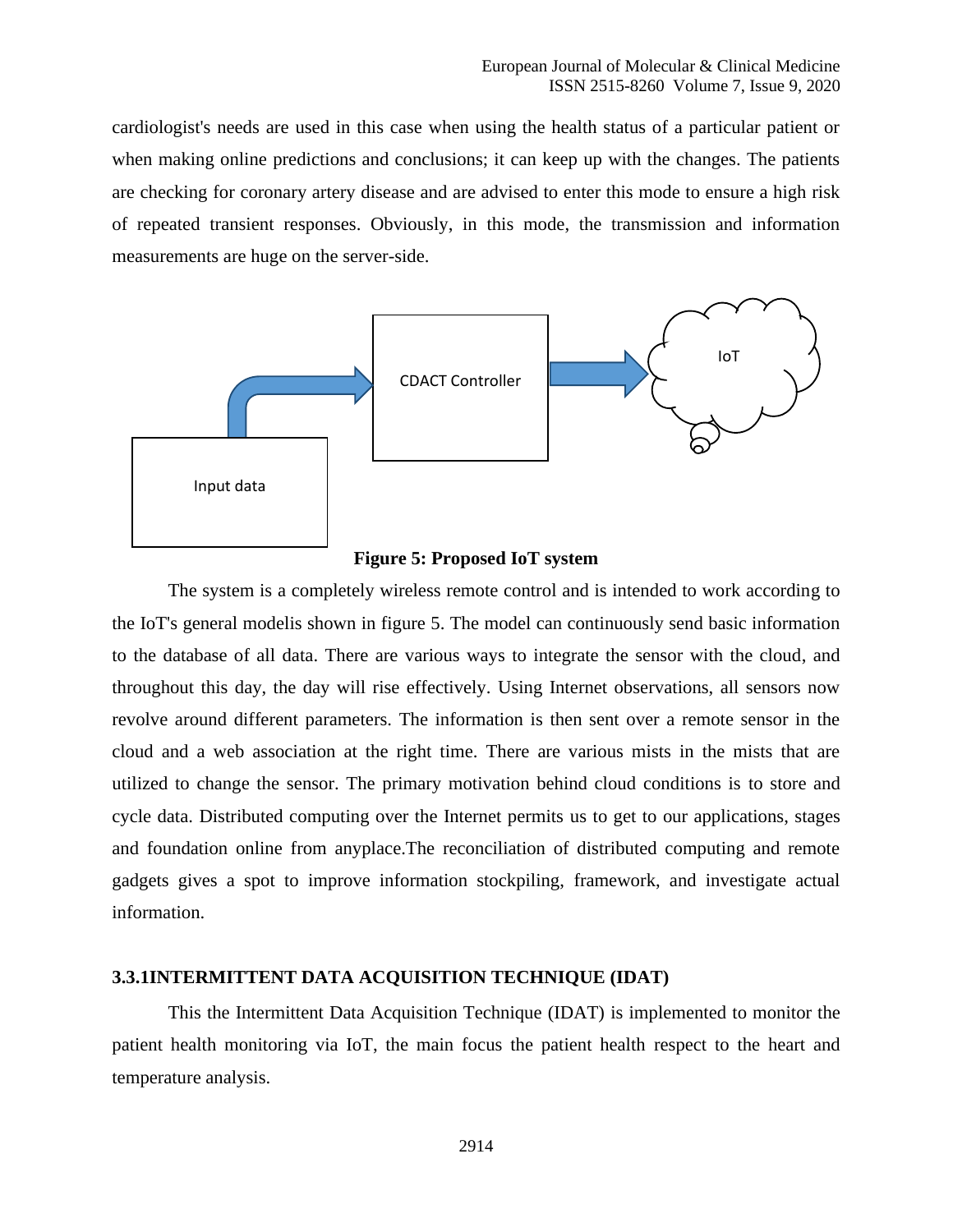**Step 1: Start** 

**Step 2:**Initialize the sensor input value.

**Step 3:**The input data is sent to the controller, the value is compared to the threshold value to process.

**Step 4:**If any changes occur in the process, the signal is sent to the device, the GPS sends the location to the user.

**Step 5:**The Internet of Things (IoT) network can ensure sensors that retrieve continuously detected information, which provides a large amount of information to the controller.

**Step 6:** An IoT server to store the sensed data and transmit it to the user to monitor the system information and control.

**Step 7:** Stop.

The proposed a Contextual Data Access Control Technique (CDACT) fix and access data from health conditions, that bases its predictions and alert to the user via the Internet of Things.

#### **4. Results and Discussions**

Simulation diagram of the proposed Intermittent Data Acquisition Technology (IDAT) system. In this diagram, all the sensor models are presented, and all the sensor is connected to the controller. The serial port is used to send the data to IoT in serial and communicate with each other. The communication of this system is based on GSM and GPS modules.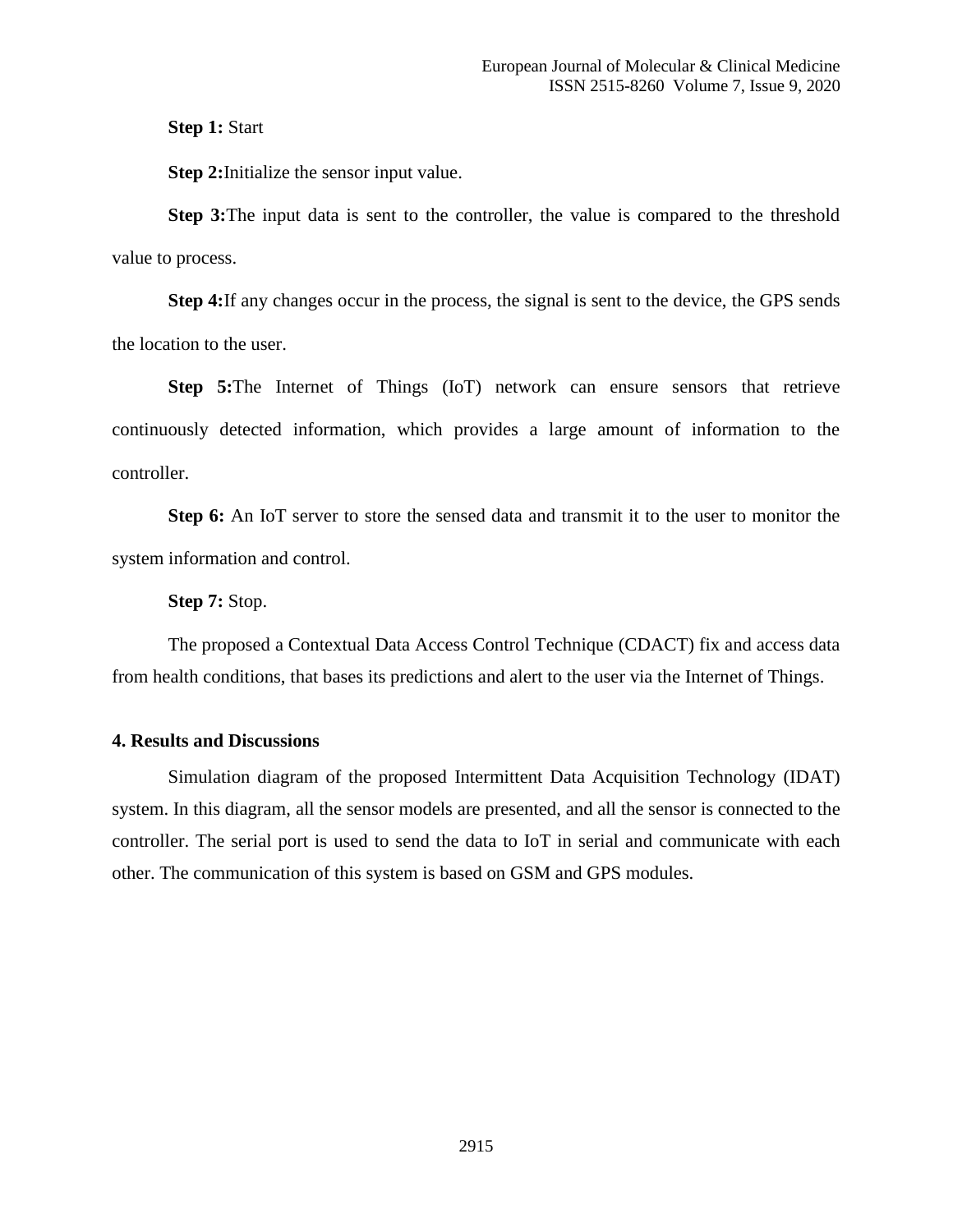

**Figure 6: ProposedIntermittent Data Acquisition Technique (IDAT) simulation model**

This proposed IoT-based health monitoring system is based on Intermittent Data Acquisition Technology (IDAT) for faster operation, and it gives better performance results, and the values are given below.

| <b>PARAMETER</b><br>(Heart rate) | PI | <b>FUZZY</b> | <b>IDAT</b> |
|----------------------------------|----|--------------|-------------|
| 1                                | 65 | 66           | 69          |
| 2                                | 81 | 84           | 88          |
| $\mathfrak{Z}$                   | 89 | 93           | 95          |
| 4                                | 79 | 83           | 84          |

## **Table 1: Parameters of the heartbeat sensor**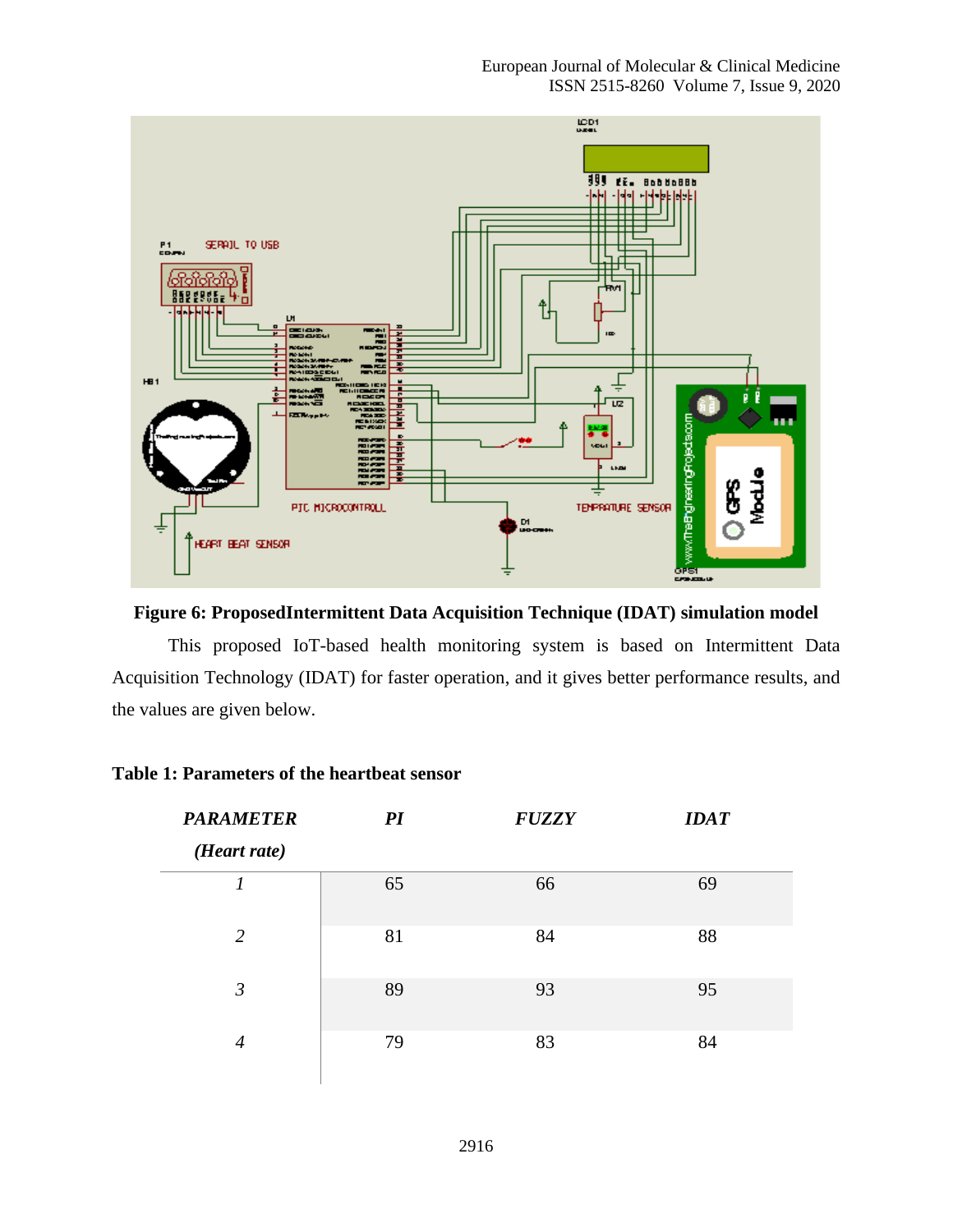European Journal of Molecular & Clinical Medicine ISSN 2515-8260 Volume 7, Issue 9, 2020

$$
5 \t\t 71 \t\t 77 \t\t 79
$$

Table 1 shows the ultrasonic sensor's performance parameters to compare the Existing PI and FUZZY over the proposedIntermittent Data Acquisition Technique (IDAT) system; it should analyze the BPM of the patient.



# **Figure7:Sensor Value Comparison**

Figure 7, given the various heart rate measure value,compares proposed and existing system performance.

#### **Table 2:Comparison of Sensor Value**

| <b>PARAMETER</b>         | РI | <b>FUZZY</b> | <b>IDAT</b> |
|--------------------------|----|--------------|-------------|
| <b>Temperature limit</b> | 38 |              | 60          |
| Pressure value (ppm)     | 33 | 30           | 28          |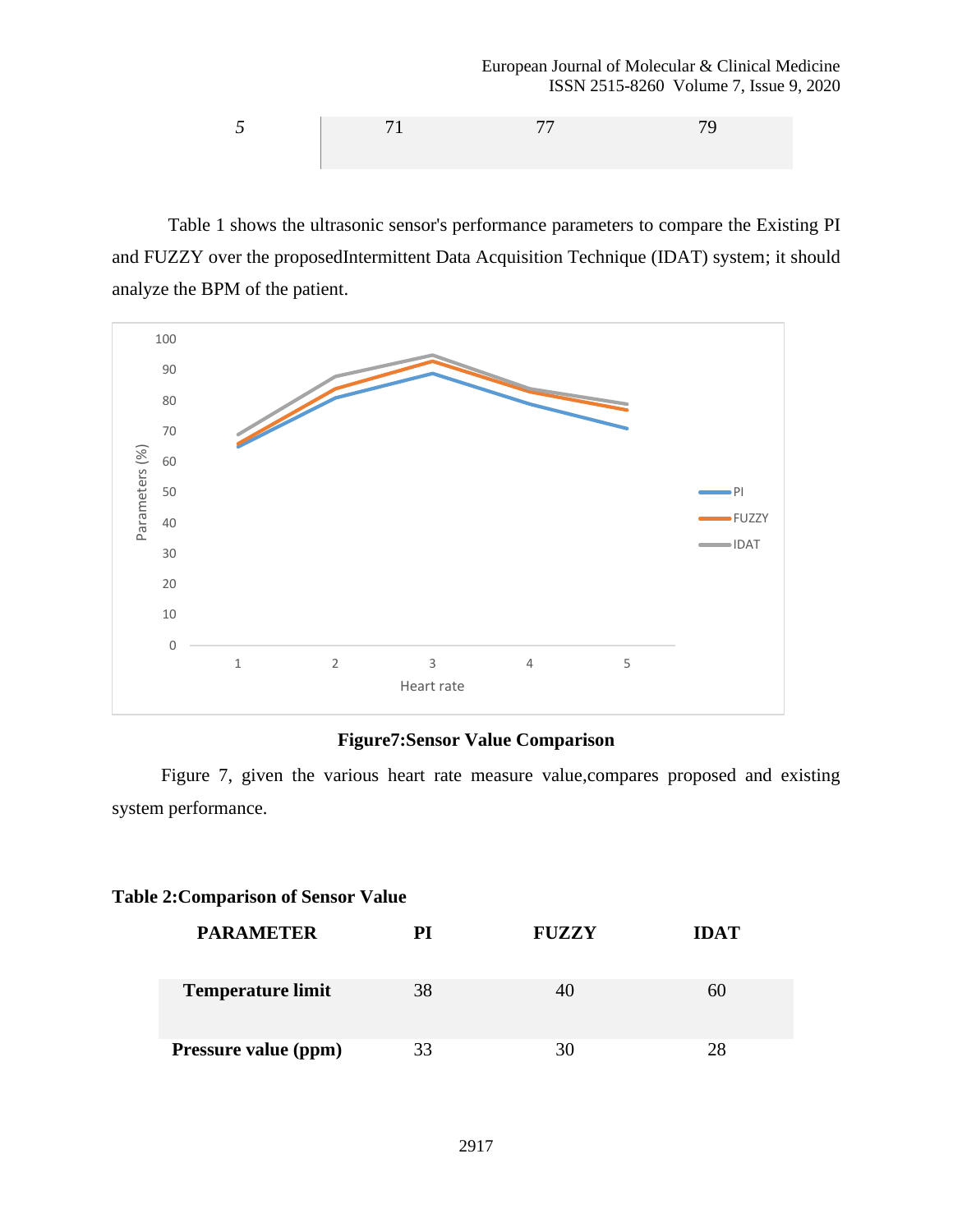Table 2 shows the parameters of the proposed control model output values is compared to the existing technique.



### **Figure 8: Comparison chart for pressure sensor**

Figure 8 shows the proposed Intermittent Data Acquisition Technique (IDAT) and existing system control based sensor values.

## **Table 3:Proposed Control Technique Performance Analysis**

| <b>PARAMETER</b>       | PI   | <b>FUZZY</b> | <b>IDAT</b> |
|------------------------|------|--------------|-------------|
| Accuracy $(\% )$       | 82.6 | 86.1         | 94.5        |
| Sensitivity $(\% )$    | 81.9 | 83.7         | 90.2        |
| Error factor $(\% )$   | 17.4 | 13.9         | 5.5         |
| Time complexity (secs) | 6.75 | 5.71         | 3.22        |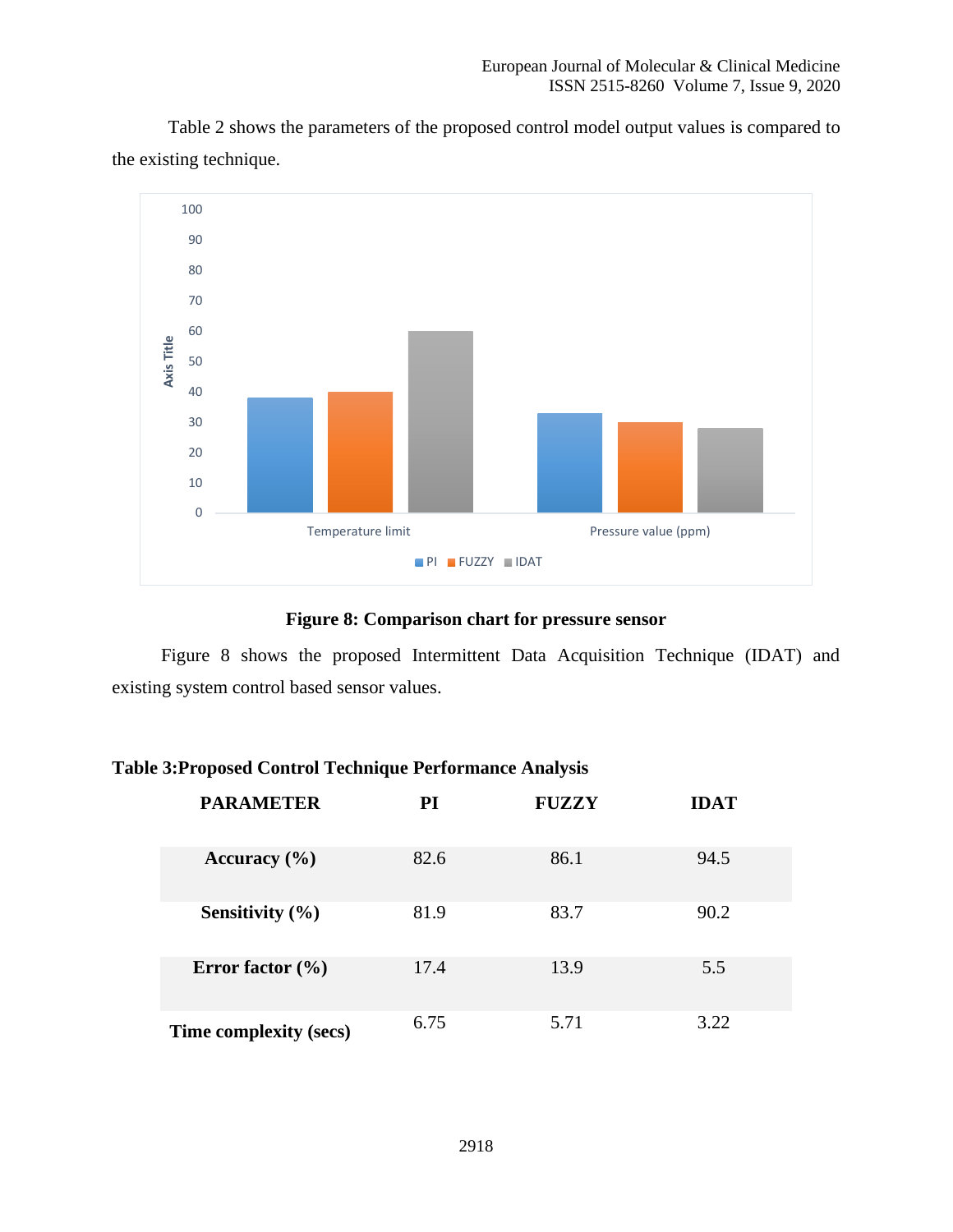Table.3given the proposed control performance analysis, and the parameters are taken to analysis is accuracy (94.5%), sensitivity (90.2%), and the error rate is (5.5%) given by Intermittent Data Acquisition Technique (IDAT).



**Figure 9: Comparison Chart**

The various parameter is analysis to compare the results of proposed Intermittent Data Acquisition Techn

#### **5. Conclusion**

IoT based health monitoring systems must help us with different advantages, and the working of the system is monitoring various remote locations. Here, the system uses multiple sensors to monitor patient health based on the IoT application and design, develop, and analyze the system. After analyzing three different implementations, it can complete a data analyzing process and send message queues and protocols. Cloud computing services, output suites for monitoring various health monitoring applications, Wi-Fi technology revealed. As expected, the Wi-Fi module consumes all the energy, which lowers the price of ownership, leverages the development of existing infrastructure, and allows solutions. The proposed Intermittent Data Acquisition Technology (IDAT) is monitoring capabilities and, therefore it can save millions of people. With this system working, it can also automatically upload weather data and access data for the world, with the internet's help in the system. The analysis presented in this model gives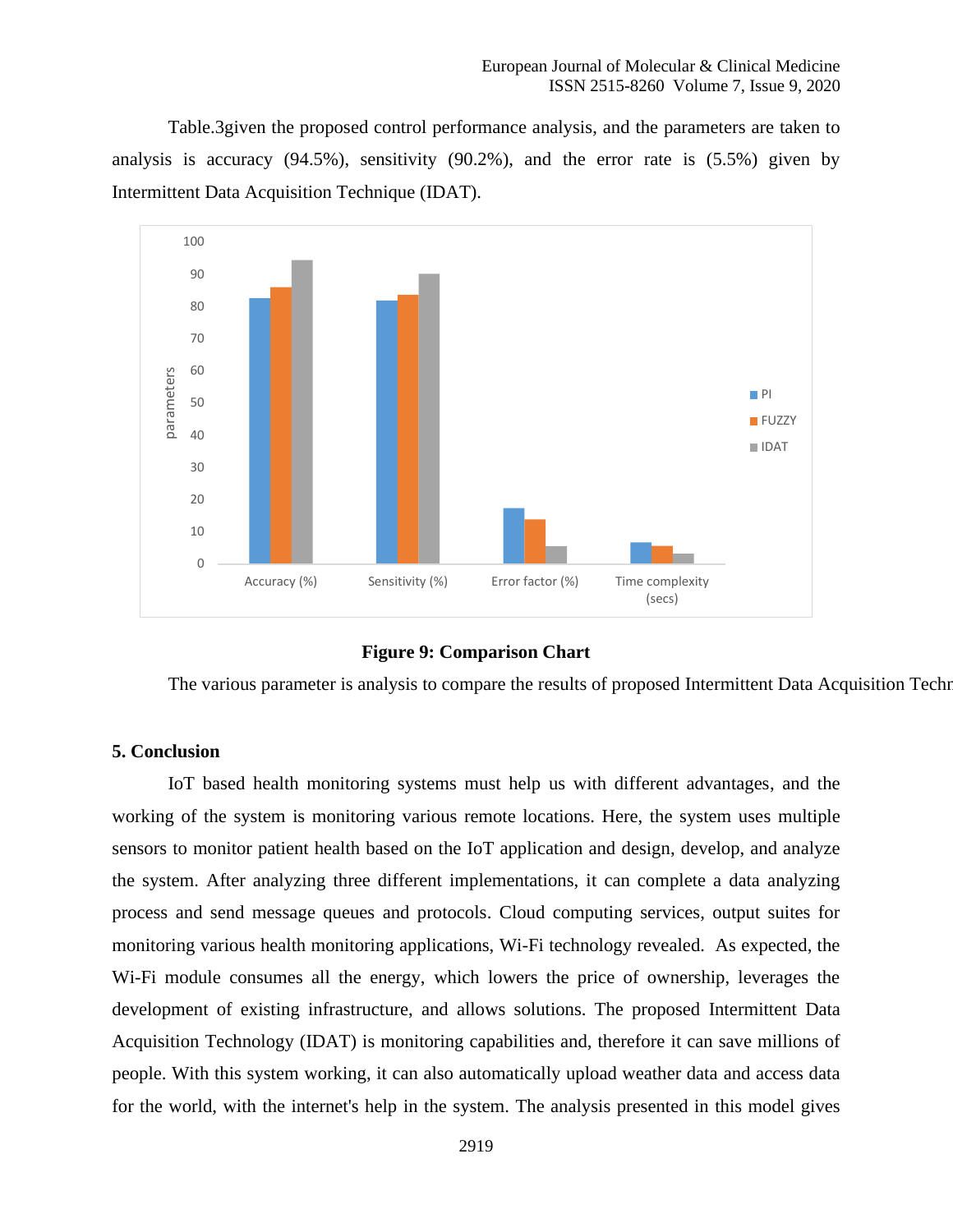the device output of wireless sensors and represents a selection of directives for an implementation monitoring patient health.

#### **Reference**

- 1. Niccolo Mora, Federico, "Accurate Heartbeat Detection on Ballistocardiogram Accelerometric Traces" in IEEE Transactions on Instrumentation and Measurement, page. 1-1, 2019.
- 2. Sahil Shah, Hakan Toreyin, "A Real-Time Vital-Sign Monitoring in the Physical Domain on a Mixed-Signal Reconfigurable Platform" in IEEE Transactions on Biomedical Circuits and Systems, Volume. 13, issue. 6, page. 1690 – 1699, 2019.
- 3. Dwaipayan Biswas, Luke Everson, "CorNET: Deep Learning framework for PPG based Heart Rate Estimation and Biometric Identification in Ambulant Environment" in IEEE Transactions on Biomedical Circuits and Systems, Volume. 13, issue. 2, page. 282 – 291, 2019.
- 4. Haydar Ozkan, Orhan Ozhan, "A Portable Wearable Tele-ECG Monitoring System" in IEEE Transactions on instrumentation and measurement, Volume. 69, issue. 1, page. 173 – 182, 2019.
- 5. Xinchi Yu, Wilko Neu, "A Multi-Modal Sensor for a Bed-Integrated Unobtrusive Vital Signs Sensing Array" in IEEE Transactions Biomedical Circuits and Systems, Volume. 13, issue. 3, page. 529 – 539, 2019.
- 6. Bekbay, Ozhikenov, "Heart State Monitoring Using Multi-Agent Technology" in Mediterranean Conference on Embedded Computing, 2019.
- 7. Rysul Kibria Badhon, Anadi Ranjan Barai, "A Microcontroller Based Missing Heartbeat Detection And Real Time Heart Rate Monitoring System" in International Conference on Electrical, Computer and Communication Engineering, 2019.
- 8. Faiza Jibril, Steve, "A Microcontroller Based Heart Rate Monitoring and Conditions Detection System" in International Conference on Electronics Computer and Computation, 2019.
- 9. Saikat Mukherjee, Arpita Ghosh, "Arduino based Wireless Heart-rate Monitoring system with Automatic SOS Message and Call facility using SIM900A GSM Module" in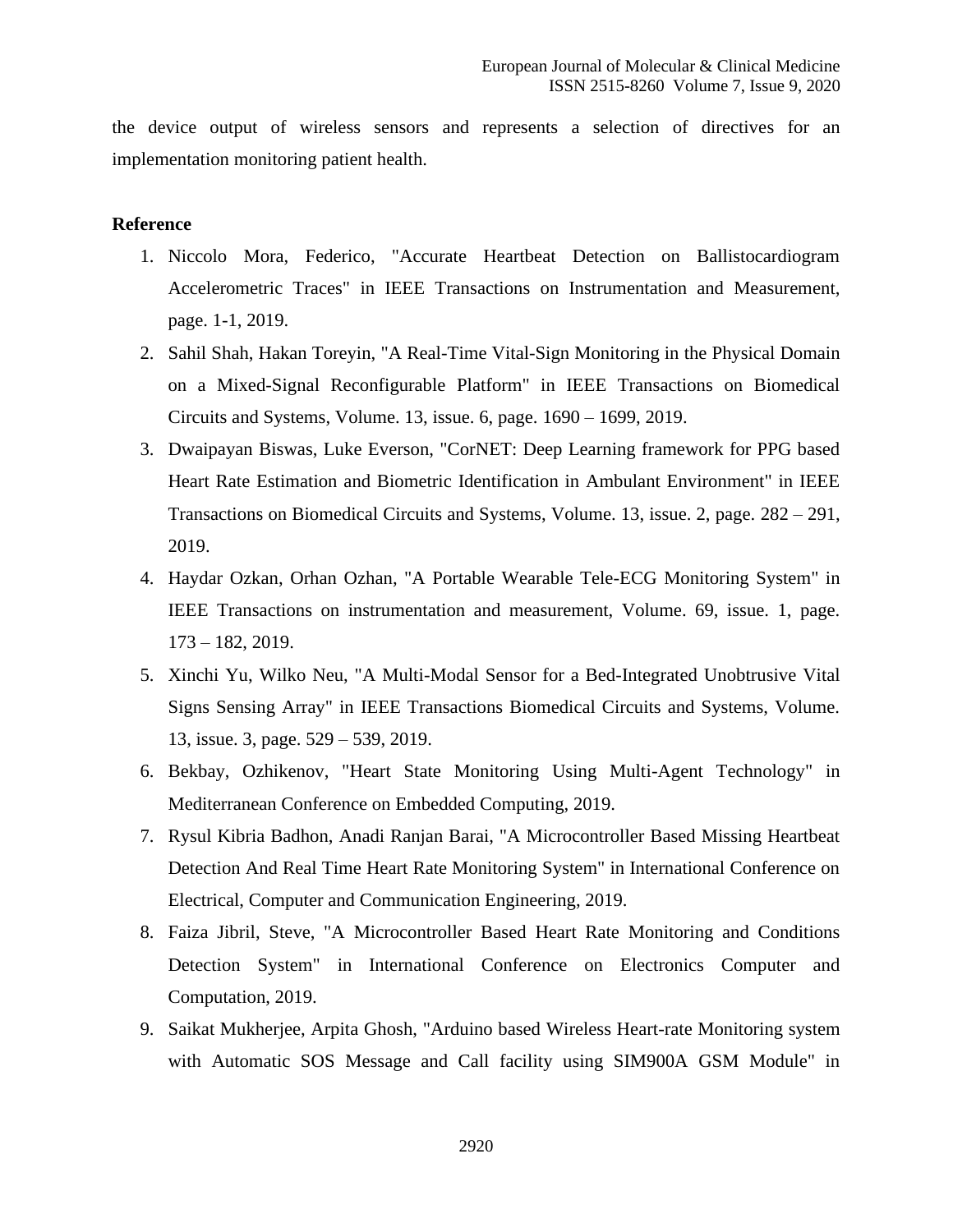International conference on vision towards emerging trends in communication and networking, 2019.

- 10. Paul Hamelmann, Rik Vullings, "An Extended Kalman Filter for Fetal Heart Location Estimation During Doppler-Based Heart Rate Monitoring" in IEEE Transactions instrumentation and measurement, Volume. 68, issue. 9, page. 3221 – 3231, 2018.
- 11. Soham Kanti Bishnu, Sayantika Chowdhury, "Heart Rate Monitoring system using IR photodetector Sensor" in Annual Information Technology, Electronics and Mobile Communication Conference, 2018.
- 12. Mohammedsheet, Mothanna, "Design and implementation of digital heart rate counter by using the 8051 microcontrollers" in International Conference on Engineering Technologies and their Applications, 2018.
- 13. Giulia, Christopher, "Matched Filtering for Heart Rate Estimation on Compressive Sensing ECG Measurements" in IEEE Transactions on Biomedical Engineering, Volume. 65, issue. 6, page. 1349 – 1358, 2017.
- 14. Malheiros, Cardoso, "Body and Fall Detection System with Heart Rate Monitoring" in IEEE Latin America Transactions, Volume. 15, issue. 6, 2017.
- 15. Mehrdad Nosrati, Tavassolian, "High-Accuracy Heart Rate Variability Monitoring Using Doppler Radar Based on Gaussian Pulse Train Modeling and FTPR Algorithm" in IEEE Transactions on microwave theory and techniques, Volume. 66, issue. 1, page. 556 – 567, 2017.
- 16. Andriy Temko, "Accurate Heart Rate Monitoring During Physical Exercises Using PPG" in IEEE Transactions on Biomedical Engineering, Volume. 64, issue. 9, page. 2016 – 2024, 2017.
- 17. Ravi Kumar Sah, Tejaswini Dange, "Heart Disease Monitoring System Using Contact Measure of Stability Index" in International Conference On Recent Trends in Electronics Information & Communication Technology, 2017.
- 18. Sosa, Solar, "Design of a Wireless and Batteryless Heart Rate Monitor" in International Midwest Symposium on Circuits and Systems, 2017.
- 19. Melvin Johnson, Jegan, "Performance Measures on Blood Pressure and Heart Rate Measurement from PPG Signal for Biomedical Applications" in International Conference on Innovations in Electrical, Electronics, Instrumentation, and Media Technology, 2017.